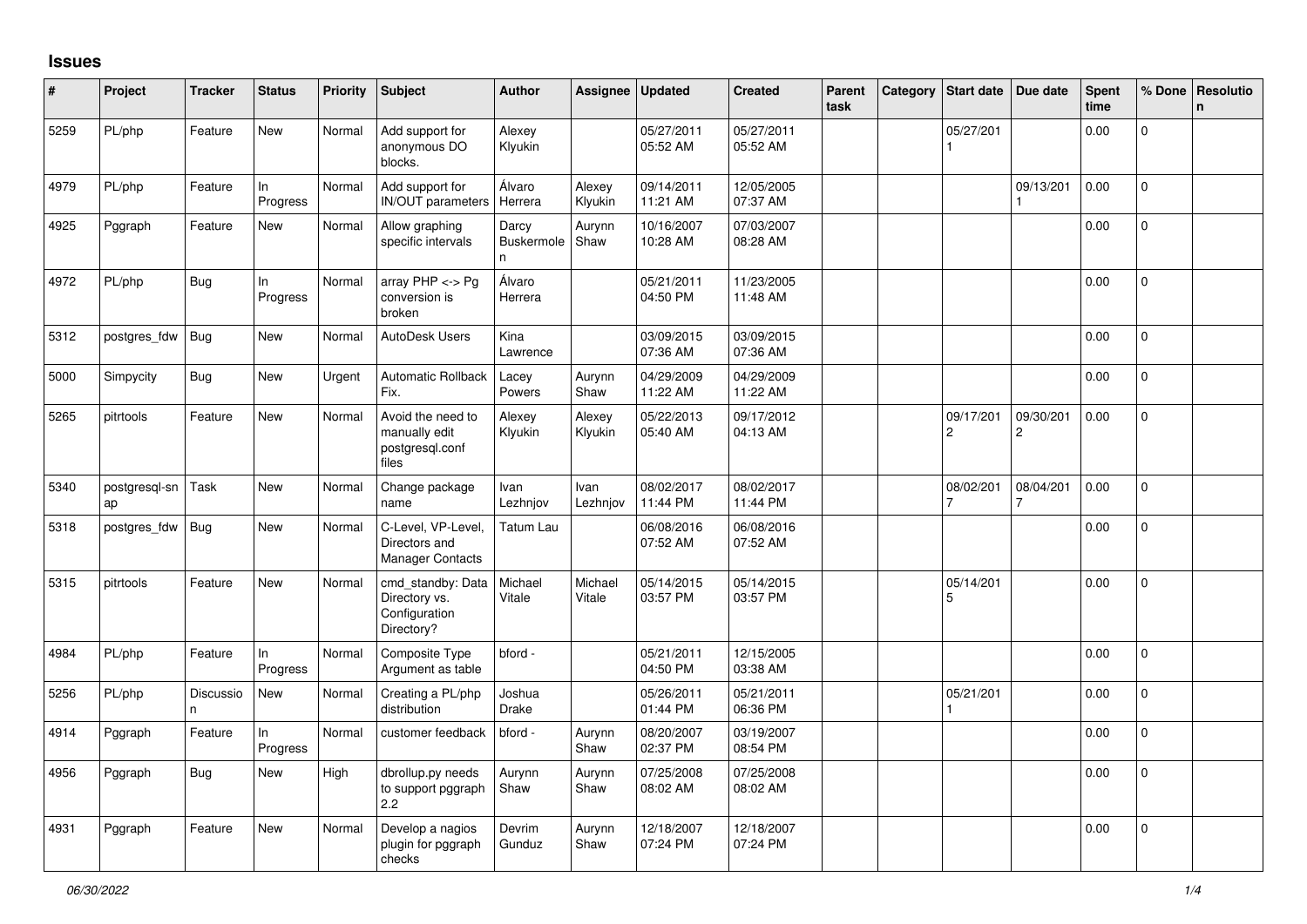| #    | Project             | <b>Tracker</b> | <b>Status</b>  | <b>Priority</b> | <b>Subject</b>                                                 | <b>Author</b>                   | Assignee         | <b>Updated</b>         | <b>Created</b>         | Parent<br>task | Category Start date | Due date       | <b>Spent</b><br>time | % Done         | Resolutio<br>n. |
|------|---------------------|----------------|----------------|-----------------|----------------------------------------------------------------|---------------------------------|------------------|------------------------|------------------------|----------------|---------------------|----------------|----------------------|----------------|-----------------|
| 4949 | Pggraph             | <b>Bug</b>     | New            | High            | Document<br>behaviour                                          | Aurynn<br>Shaw                  | Aurynn<br>Shaw   | 07/21/2008<br>10:44 AM | 07/17/2008<br>04:59 PM |                |                     |                | 0.00                 | $\overline{0}$ |                 |
| 4951 | Pggraph             | Bug            | New            | High            | Document date<br>range behaviour                               | Aurynn<br>Shaw                  | Aurynn<br>Shaw   | 07/21/2008<br>10:44 AM | 07/21/2008<br>10:38 AM |                |                     |                | 0.00                 | $\overline{0}$ |                 |
| 4947 | Pggraph             | Bug            | New            | High            | Do testing of data<br>arrays                                   | Aurynn<br>Shaw                  | Aurynn<br>Shaw   | 07/16/2008<br>09:01 PM | 07/16/2008<br>09:01 PM |                |                     |                | 0.00                 | 0              |                 |
| 5339 | postgresql-sn<br>ap | Task           | New            | Normal          | Explore tracks<br>feature                                      | Ivan<br>Lezhnjov                | Ivan<br>Lezhnjov | 06/09/2017<br>03:47 AM | 06/09/2017<br>03:47 AM |                | 06/09/201<br>7      | 06/16/201<br>7 | 0.00                 | 0              |                 |
| 4933 | Pggraph             | Feature        | New            | Normal          | Feature requests,<br>pggraph                                   | Aurynn<br>Shaw                  | Aurynn<br>Shaw   | 03/12/2008<br>12:44 PM | 03/12/2008<br>12:44 PM |                |                     |                | 0.00                 | $\mathbf{0}$   |                 |
| 4993 | Simpycity           | <b>Bug</b>     | New            | High            | Finish docs                                                    | Aurynn<br>Shaw                  | Aurynn<br>Shaw   | 11/25/2008<br>11:31 AM | 11/25/2008<br>11:31 AM |                |                     |                | 0.00                 | $\overline{0}$ |                 |
| 4958 | Pggraph             | <b>Bug</b>     | New            | High            | Fix the "Help I have<br>no data" problem<br>with pggraph.      | Aurynn<br>Shaw                  | Aurynn<br>Shaw   | 07/25/2008<br>11:37 AM | 07/25/2008<br>11:37 AM |                |                     |                | 0.00                 | $\mathbf 0$    |                 |
| 5345 | postgres_fdw        | Bug            | New            | Normal          | Follow-up                                                      | Karen<br>Edwards                |                  | 11/28/2017<br>03:16 PM | 11/28/2017<br>03:16 PM |                |                     |                | 0.00                 | $\mathbf{0}$   |                 |
| 4945 | Pggraph             | <b>Bug</b>     | New            | High            | Force all graphs to<br>abort if non-specific<br>data specified | Aurynn<br>Shaw                  | Aurynn<br>Shaw   | 07/16/2008<br>10:14 PM | 07/15/2008<br>03:32 PM |                |                     |                | 0.00                 | $\mathbf 0$    |                 |
| 4943 | Pggraph             | <b>Bug</b>     | New            | Low             | <b>Future Planning</b><br>and Ideas                            | Aurynn<br>Shaw                  | Aurynn<br>Shaw   | 07/16/2008<br>10:14 PM | 07/14/2008<br>11:32 AM |                |                     |                | 0.00                 | $\mathbf 0$    |                 |
| 5350 | PL/php              | Bug            | New            | Normal          | Fwd: Telcel red                                                | briana26c -                     |                  | 11/09/2018<br>09:47 PM | 11/09/2018<br>09:47 PM |                |                     |                | 0.00                 | $\mathbf{0}$   |                 |
| 5258 | PL/php              | Bug            | New            | Normal          | Get rid of the<br>trusted PL/PHP                               | Alexey<br>Klyukin               |                  | 05/27/2011<br>05:43 AM | 05/27/2011<br>05:43 AM |                | 05/27/201           |                | 0.00                 | $\overline{0}$ |                 |
| 5291 | postgres_fdw        | <b>Bug</b>     | New            | Normal          | Great watches at<br>cut-prices                                 | Jkawasaki ·                     |                  | 04/11/2014<br>07:30 AM | 04/11/2014<br>07:30 AM |                |                     |                | 0.00                 | 0              |                 |
| 4932 | Pggraph             | Feature        | New            | Normal          | Have pggraph<br>directly access Wiki<br>passwords              | Aurynn<br>Shaw                  | Aurynn<br>Shaw   | 12/31/2007<br>10:28 AM | 12/31/2007<br>10:28 AM |                |                     |                | 0.00                 | $\overline{0}$ |                 |
| 4952 | Pggraph             | Bug            | New            | High            | Help interface                                                 | Aurynn<br>Shaw                  | Aurynn<br>Shaw   | 07/21/2008<br>10:40 AM | 07/21/2008<br>10:40 AM |                |                     |                | 0.00                 | $\mathbf{0}$   |                 |
| 4948 | Pggraph             | Bug            | New            | High            | in pggraph_table,<br>prevent crash if no<br>tables present     | Aurynn<br>Shaw                  | Aurynn<br>Shaw   | 07/16/2008<br>09:42 PM | 07/16/2008<br>09:42 PM |                |                     |                | 0.00                 | 0              |                 |
| 4915 | Pggraph             | Feature        | In<br>Progress | Normal          | insert_time should<br>be timestamptz                           | Darcy<br>Buskermole   Shaw<br>n | Aurynn           | 10/16/2007<br>09:45 AM | 03/21/2007<br>06:35 AM |                |                     |                | 0.00                 | $\mathbf 0$    |                 |
| 4926 | Pggraph             | Feature        | New            | Normal          | insert/update/delete   bford -                                 |                                 | Aurynn<br>Shaw   | 12/26/2007<br>12:26 PM | 08/20/2007<br>04:15 PM |                |                     |                | 0.00                 | l o            |                 |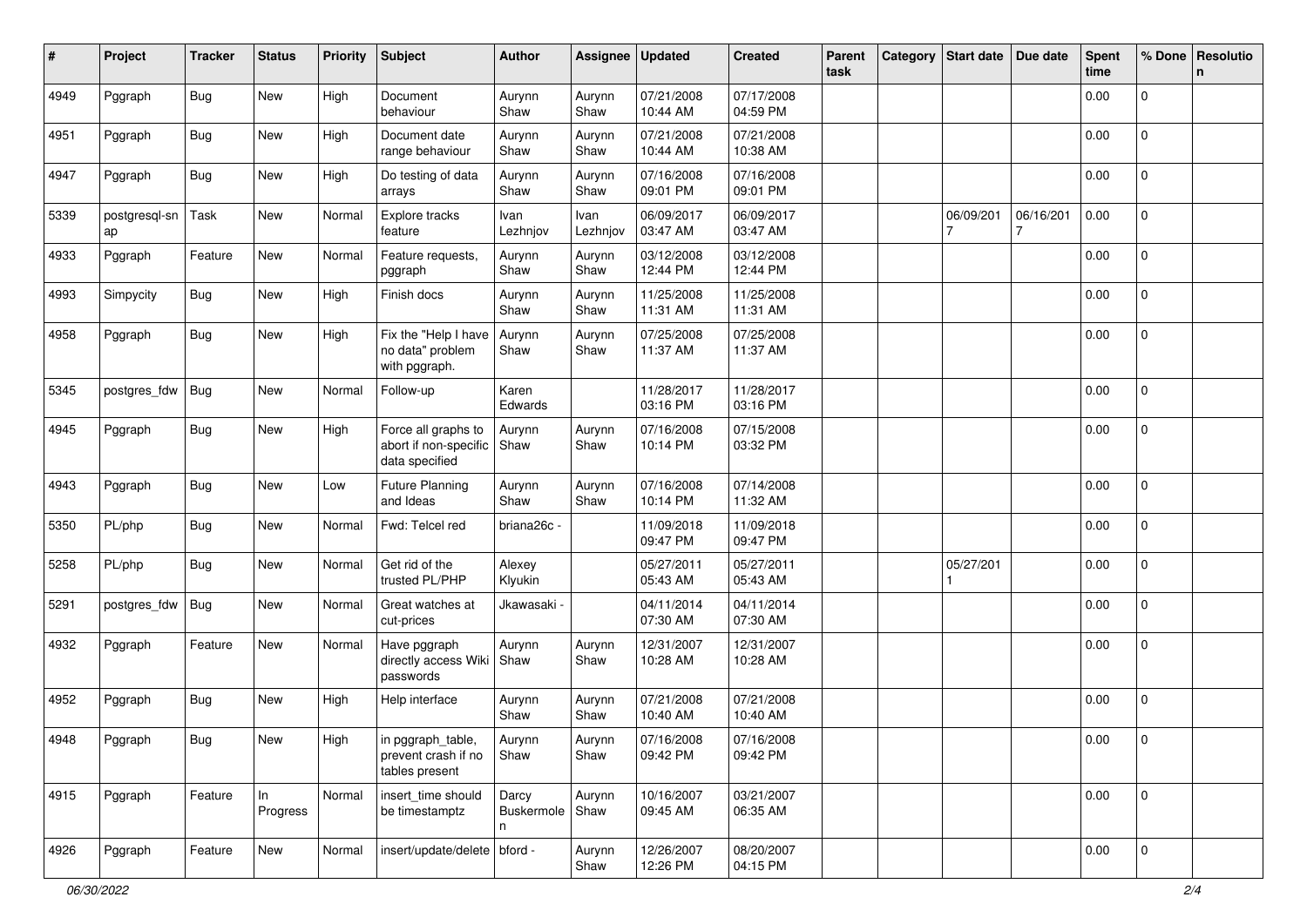| #    | Project             | <b>Tracker</b> | <b>Status</b>     | <b>Priority</b> | <b>Subject</b>                                          | <b>Author</b>            | Assignee          | <b>Updated</b>         | <b>Created</b>         | Parent<br>task | Category | <b>Start date</b>           | Due date                    | <b>Spent</b><br>time | % Done         | Resolutio<br>n |
|------|---------------------|----------------|-------------------|-----------------|---------------------------------------------------------|--------------------------|-------------------|------------------------|------------------------|----------------|----------|-----------------------------|-----------------------------|----------------------|----------------|----------------|
| 5317 | postgres_fdw        | Bug            | New               | Normal          | Jonie Bittenbender                                      | Jonie<br>Bittenbende     |                   | 01/26/2016<br>10:56 PM | 01/26/2016<br>10:56 PM |                |          |                             |                             | 0.00                 | 0              |                |
| 5321 | postgresql-sn<br>ap | Task           | New               | Normal          | Make postgres a<br>systemd daemon                       | Ivan<br>Lezhnjov         |                   | 10/28/2016<br>06:34 AM | 10/28/2016<br>06:34 AM |                |          | 10/28/201<br>6              |                             | 0.00                 | $\mathbf 0$    |                |
| 5257 | postgres.js         | Support        | New               | Normal          | method to catch<br>error on<br>connection?              | Rick<br>Harding          |                   | 05/26/2011<br>09:15 AM | 05/26/2011<br>09:15 AM |                |          | 05/26/201                   |                             | 0.00                 | $\mathbf 0$    |                |
| 4937 | Pggraph             | <b>Bug</b>     | New               | High            | Modification of DB<br>Client code for date<br>ranges    | Aurynn<br>Shaw           | Aurynn<br>Shaw    | 07/16/2008<br>10:14 PM | 07/14/2008<br>10:45 AM |                |          |                             |                             | 0.00                 | $\mathbf{0}$   |                |
| 4936 | Pggraph             | <b>Bug</b>     | New               | High            | Modify averaging<br>functions                           | Aurynn<br>Shaw           | Aurynn<br>Shaw    | 07/14/2008<br>10:12 AM | 07/14/2008<br>10:11 AM |                |          |                             |                             | 0.00                 | $\overline{0}$ |                |
| 5301 | postgres_fdw        | <b>Bug</b>     | New               | Normal          | My husband loves<br>Jacob & Co                          | Postgres<br>fdw          |                   | 05/08/2014<br>03:17 AM | 05/08/2014<br>03:17 AM |                |          |                             |                             | 0.00                 | 0              |                |
| 4890 | Pggraph             | Feature        | In<br>Progress    | Normal          | new report(s)                                           | Darcy<br>Buskermole<br>n | Aurynn<br>Shaw    | 10/16/2007<br>10:20 AM | 09/25/2006<br>10:36 PM |                |          |                             |                             | 0.00                 | 0              |                |
| 5316 | postgres_fdw        | <b>Bug</b>     | New               | Normal          | (no subject)                                            | Julieta<br>Clubb         |                   | 01/18/2016<br>04:11 AM | 01/18/2016<br>04:11 AM |                |          |                             |                             | 0.00                 | 0              |                |
| 4872 | Odbcng              | <b>Bug</b>     | New               | High            | ODBCng +<br><b>UNICODE</b>                              | bford -                  | bford -           | 04/24/2008<br>08:55 AM | 04/24/2008<br>08:55 AM |                |          |                             |                             | 0.00                 | 0              |                |
| 5331 | postgresql-sn<br>ap | Bug            | New               | Normal          | PgBackRest                                              | Joshua<br><b>Drake</b>   |                   | 02/10/2017<br>09:56 AM | 02/10/2017<br>09:56 AM |                |          |                             |                             | 0.00                 | $\mathbf 0$    |                |
| 4960 | Pggraph             | <b>Bug</b>     | New               | High            | pg error of<br>pggraph_2_2                              | Devrim<br>Gunduz         | Aurynn<br>Shaw    | 12/30/2008<br>09:09 AM | 12/30/2008<br>09:09 AM |                |          |                             |                             | 0.00                 | 0              |                |
| 4954 | Pggraph             | <b>Bug</b>     | New               | High            | pggraph_clients                                         | Aurynn<br>Shaw           | Aurynn<br>Shaw    | 07/25/2008<br>07:59 AM | 07/25/2008<br>07:59 AM |                |          |                             |                             | 0.00                 | $\mathbf 0$    |                |
| 4901 | Pggraph             | Feature        | New               | High            | pggraph_table<br>doesn't list tables                    | bford -                  | Aurynn<br>Shaw    | 12/30/2008<br>01:56 PM | 12/29/2006<br>05:18 PM |                |          |                             |                             | 0.00                 | 0              |                |
| 5236 | PL/php              | Feature        | New               | Normal          | pg_raise to PHP<br>Object                               | Moisés P.<br>Sena        |                   | 07/29/2010<br>11:08 AM | 07/29/2010<br>11:07 AM |                |          | 07/29/201<br>0              |                             | 0.00                 | $\mathbf 0$    |                |
| 5263 | pitrtools           | Discussio<br>n | New               | Normal          | PITRTools ini<br>configuration files<br>are too complex | Alexey<br>Klyukin        | Alexey<br>Klyukin | 05/22/2013<br>05:41 AM | 09/17/2012<br>04:03 AM |                |          | 09/17/201<br>$\overline{c}$ | 09/30/201<br>$\overline{c}$ | 0.00                 | 0              |                |
| 4866 | Odbcng              | Feature        | New               | High            | please post test<br>cases                               | bford -                  | bford -           | 11/16/2007<br>08:21 PM | 11/16/2007<br>08:21 PM |                |          |                             |                             | 0.00                 | 0              |                |
| 4967 | PL/php              | Feature        | ln<br>Progress    | Normal          | Redesign memory<br>handling                             | Álvaro<br>Herrera        |                   | 05/21/2011<br>04:50 PM | 11/16/2005<br>05:31 PM |                |          |                             |                             | 0.00                 | $\mathsf 0$    |                |
| 5306 | pitrtools           | Feature        | Feedback   Normal |                 | Reimplementation<br>of queue                            | Joshua A.<br>Drake       | Joshua<br>Drake   | 11/13/2014<br>10:12 AM | 05/13/2014<br>12:58 PM |                |          | 05/13/201<br>4              |                             | 0.00                 | $\mathbf 0$    |                |